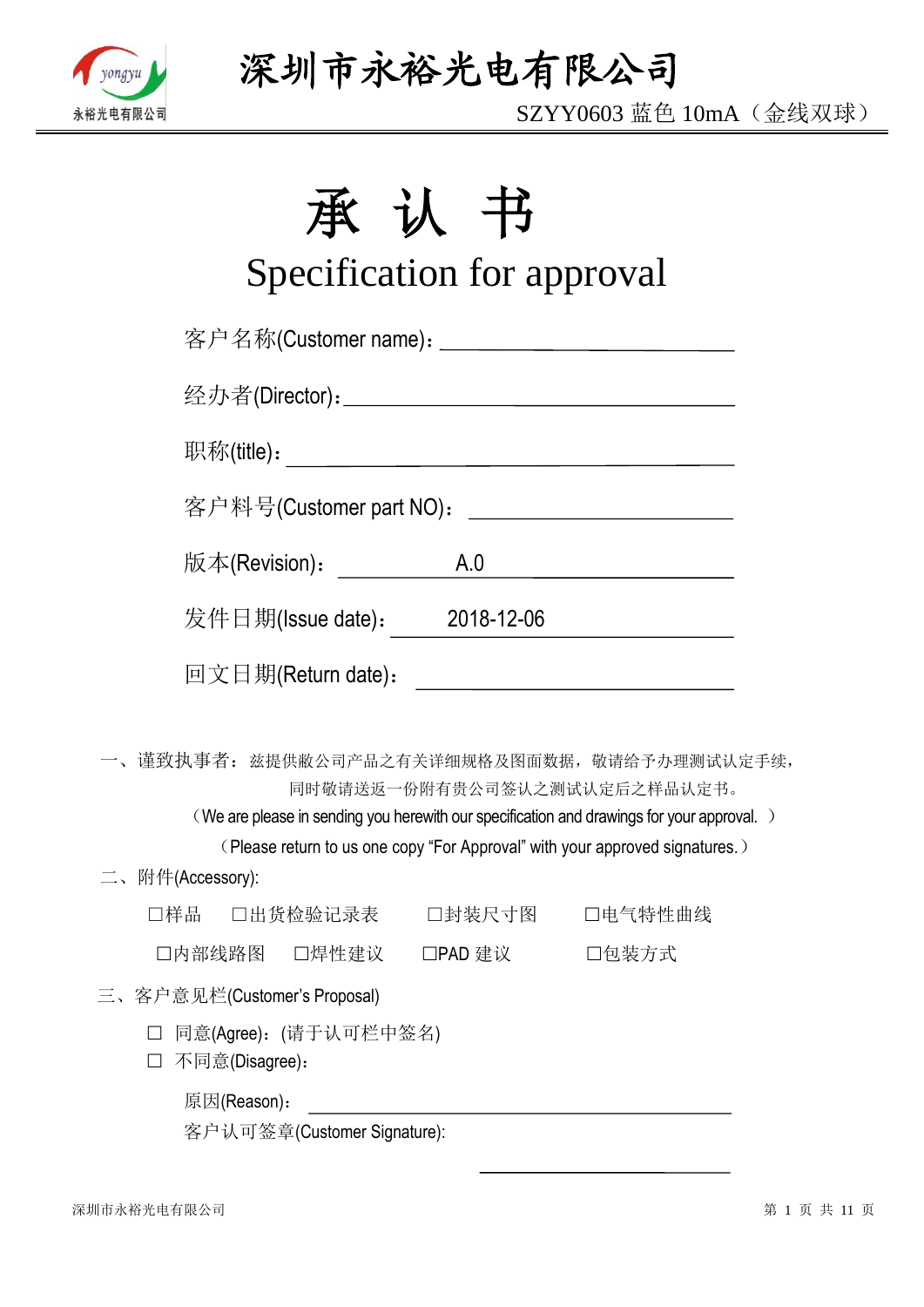

# SZYY0603 蓝色 10mA(金线双球)

## **1.** 产品描述**/ Features**

- 外观尺寸/ Package ( L/W/H ) : 1.6\*0.8\*0.6 mm
- 颜色/ Color: 蓝光 / Blue light
- 胶体/ Lens: 透明平面胶体/ Transparent planar colloid
- EIA规范标准包装/ EIA STD Package
- **●** 环保产品,符合ROHS要求/Meet ROHS, Green Product
- 适用于自动贴片机/ Compatible With SMT Automatic Equipment
- 适用于红外线回流焊制程/ Compatible With Infrared Reflow Solder Process

#### **2 .** 外形尺寸及建议焊盘尺寸**/ Package Profile & Soldering PAD Suggested**



注/ Notes: 1. 单位 : 毫米(mm)/ All dimensions are in millimeters 2. 公差: 如无特别标注则为±0.1 mm Tolerance is ±0.10 mm unless otherwise noted

#### **3.** 建议焊接温度曲线 **/ Soldering Profile Suggested**

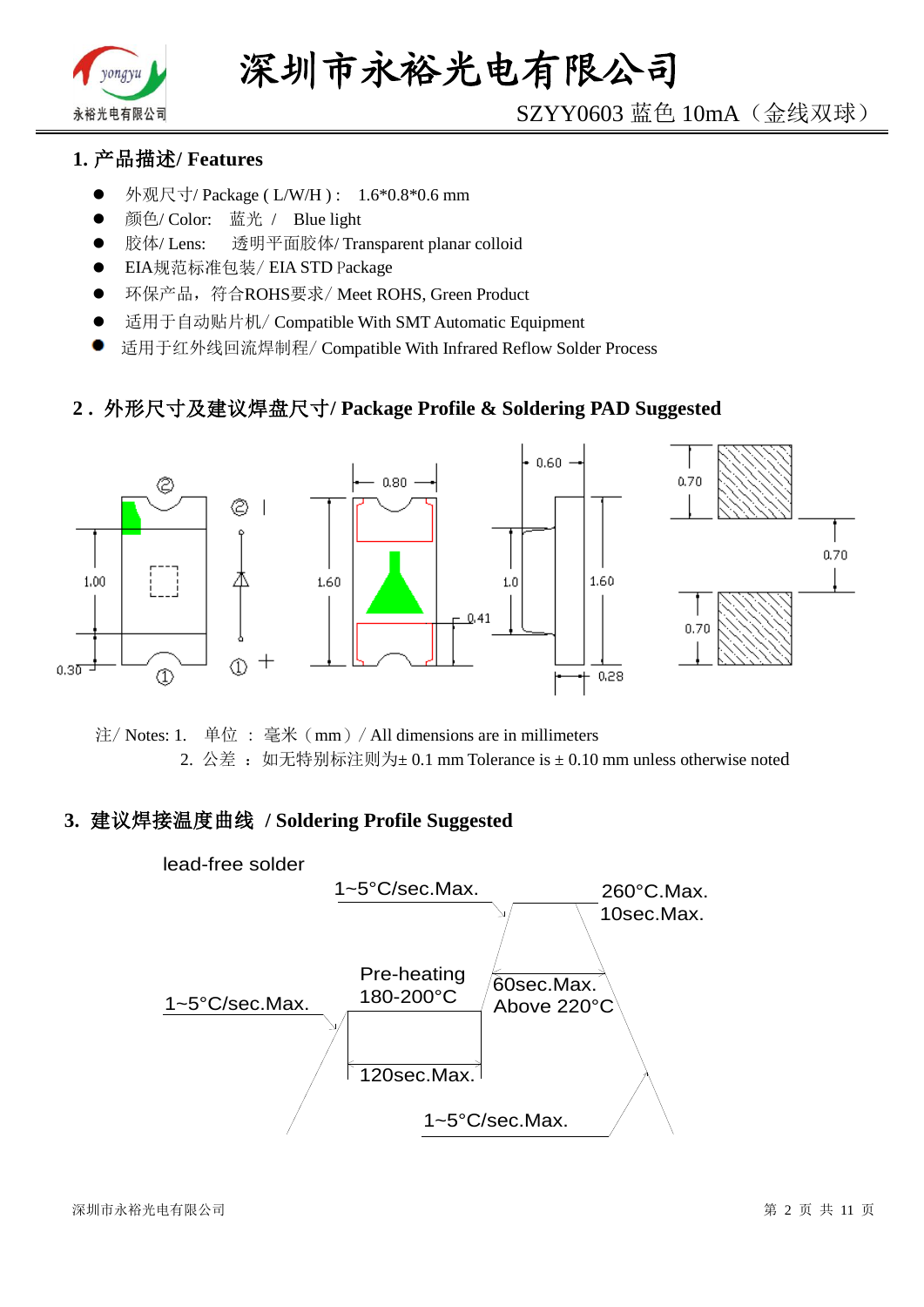

SZYY0603 蓝色 10mA(金线双球)

## **4.** 最大绝对额定值/ **Absolute Maximum Ratings** (**Ta=25**℃)

| 数/ Parameter<br>参                                  | 符号Symbol    | 最大额定值/Rating                                                             | 单 位/ Unit |  |
|----------------------------------------------------|-------------|--------------------------------------------------------------------------|-----------|--|
| 消耗功率/ Power Dissipation                            | Pd          | 100                                                                      | mW        |  |
| 最大脉冲电流/ Peak Forward Current<br>(1/10占空比, 0.1ms脉宽) | <b>IFP</b>  | 60                                                                       | mA        |  |
| 正向直流工作电流/DC Forward Current                        | IF          | 30                                                                       | mA        |  |
| 反向电压/Backward Voltage                              | <b>VR</b>   | 5                                                                        | V         |  |
| 工作温度范围<br><b>Operating Temperature Range</b>       | Topr        | $-40\degree C$ $\sim +85\degree C$                                       |           |  |
| 存储温度范围<br><b>Storage Temperature Range</b>         | <b>Tstg</b> | $-40\degree C$ $\sim +85\degree C$                                       |           |  |
| 焊接条件<br>Soldering Condition                        | <b>Tsol</b> | 回流焊/ Reflow soldering : 260 °C , 10s<br>手动焊/ Hand soldering : 300 °C, 3s |           |  |
| 抗静电能力<br><b>Electrostatic Discharge</b>            | <b>ESD</b>  |                                                                          | V         |  |

# 5.光电参数/ **Electrical Optical Characteristics** (**Ta=25**℃)

| 参数<br><b>Parameter</b>          | 符号<br><b>Symbol</b> | 最小值<br>Min. | 代表值<br>Typ. | 最大值<br>Max. | 单位<br>Unit | 测试条件<br><b>Test Condition</b> |
|---------------------------------|---------------------|-------------|-------------|-------------|------------|-------------------------------|
| 光强<br>Light Intensity           | IV                  | 70          | --          | 175         | mcd        | $IF = 5mA$                    |
| 半光强视角<br>Viewing Angle          | $2\theta$ 1/2       |             | 120         |             | deg        | $IF = 5mA$                    |
| 主波长<br>Dominant Wavelength      | $\lambda$ d         | 460         |             | 475         | nm         | $IF = 5mA$                    |
| 峰值波长<br>Peak Wavelength         | $\lambda p$         | 463         |             | 469         | nm         | $IF = 5mA$                    |
| 正向电压<br><b>Forward Voltage</b>  | <b>VF</b>           | 2.6         |             | 3.1         | V          | $IF = 5mA$                    |
| 反向电压<br><b>Backward Voltage</b> | IR                  | ---         |             | 5           | $\mu A$    | $VR = 5V$                     |
| 半波宽<br>Spectral Line Half-Width | $\Delta \lambda$    |             | 15          |             | nm         | $IF = 5mA$                    |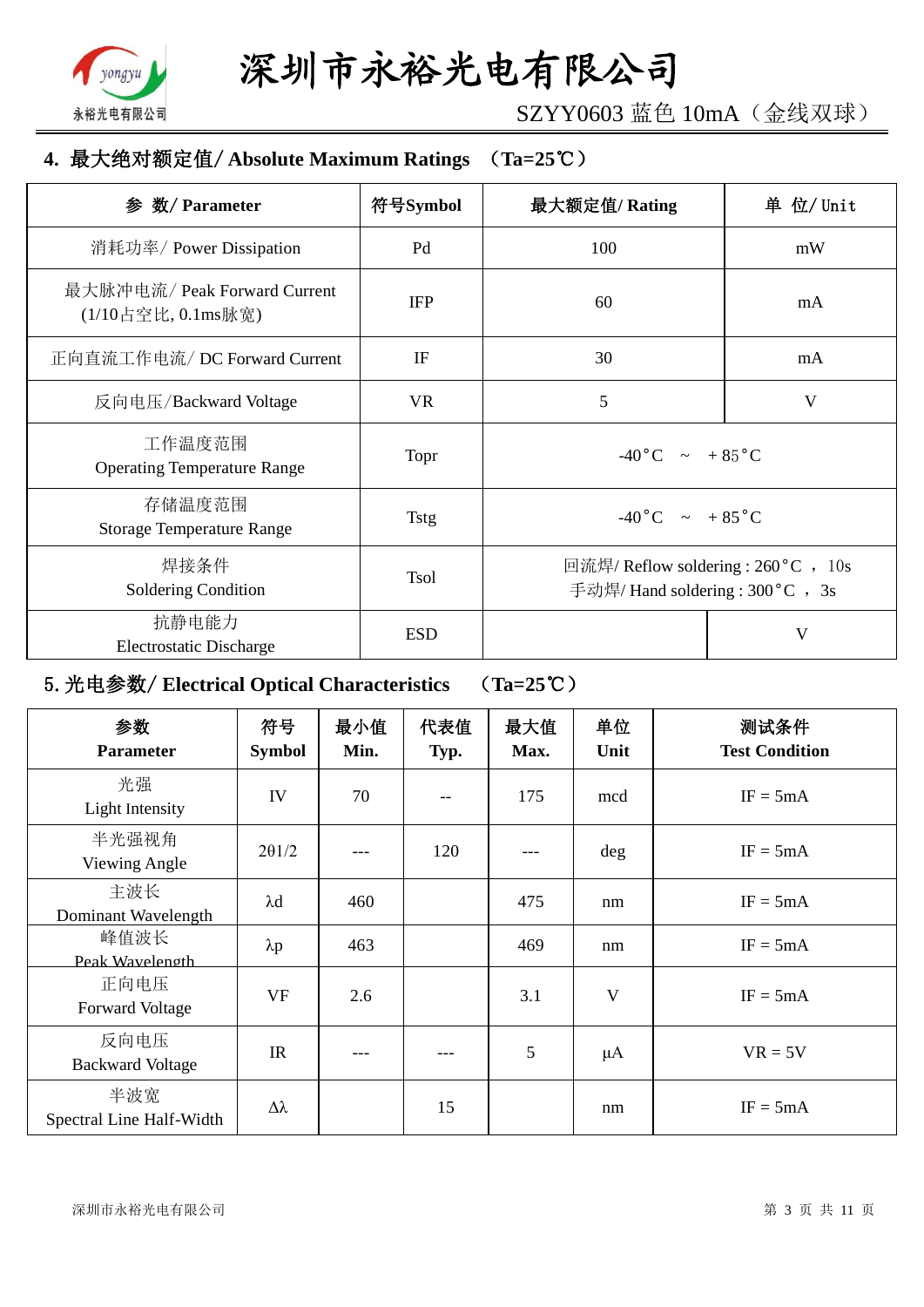

# **6.** 光电参数分 **BIN** 规格**/Photoelectric parameters are divided into BIN sprcifications**

#### 6.1.亮度分 **BIN** 规格**/Bin Range of Luminous Intensity**

| <b>Bin</b>      | Min | <b>Max</b> | Unit | <b>Condition</b> |
|-----------------|-----|------------|------|------------------|
| P <sub>19</sub> | 70  | 85         |      |                  |
| P <sub>18</sub> | 85  | 100        |      |                  |
| P <sub>19</sub> | 100 | 120        |      |                  |
| P <sub>20</sub> | 120 | 145        | mcd  | $IF = 5mA$       |
| P <sub>21</sub> | 145 | 175        |      |                  |
|                 |     |            |      |                  |

Notes: Tolerance of Luminous Intensity:  $\pm 10\%$ 

#### 6.2.电压分 **BIN** 规格**/ Bin Range of Forward Voltgae**

| <b>Bin</b>     | Min | <b>Max</b> | Unit | <b>Condition</b> |
|----------------|-----|------------|------|------------------|
| <b>VM</b>      | 2.6 | 2.7        |      |                  |
| VN             | 2.7 | 2.8        |      |                  |
| V <sub>O</sub> | 2.8 | 2.9        |      | $IF = 5mA$       |
| <b>VP</b>      | 2.9 | 3.0        |      |                  |
| VΩ             | 3.0 | 3.1        |      |                  |
|                |     |            |      |                  |

Notes: Tolerance of Forward Voltage: ±0.05V

#### 6.3.波长分 **BIN** 规格**/ Bin Range of Wavelength**

| <b>Bin</b>     | Min | <b>Max</b> | Unit | <b>Condition</b> |
|----------------|-----|------------|------|------------------|
| <b>B4</b>      | 460 | 463        |      |                  |
| B <sub>5</sub> | 463 | 466        |      |                  |
| B <sub>6</sub> | 466 | 469        | nm   | $IF = 5mA$       |
| B7             | 469 | 472        |      |                  |
| <b>B8</b>      | 472 | 475        |      |                  |

Notes: Tolerance of Wavelength:  $\pm 1$ nm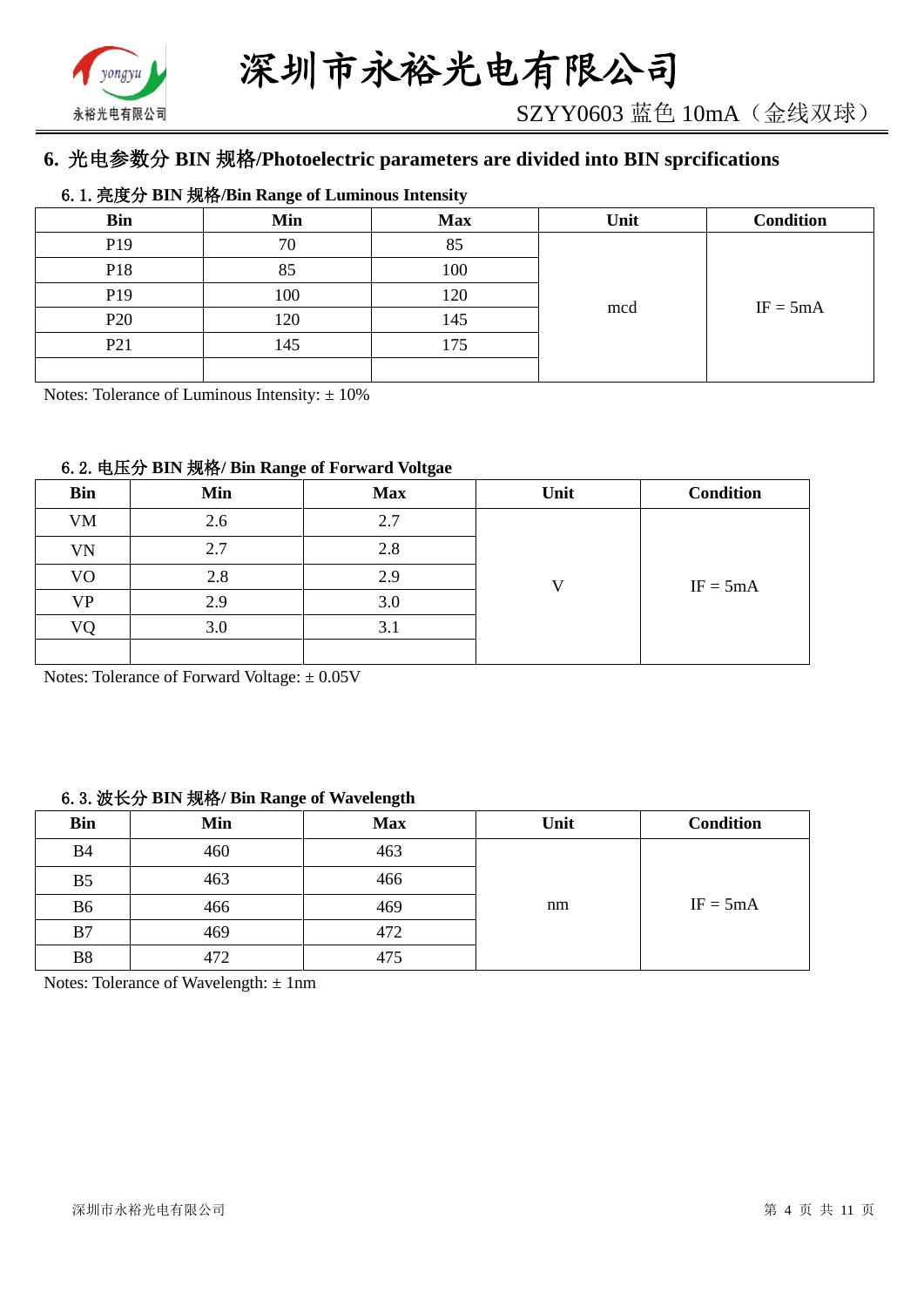

# 7.光电参数代表值特征曲线/ **Typical Electrical-Optical Characteristics Curves**





相对光强与环境温度特性曲线 Relative Intensity VS. Ambient Temperature (Ta=25°C)





相对光强与电流特性曲线 Relative Intensity VS. Forward Current (Ta=25°C)





深圳市永裕光电有限公司 第 5 页 共 11 页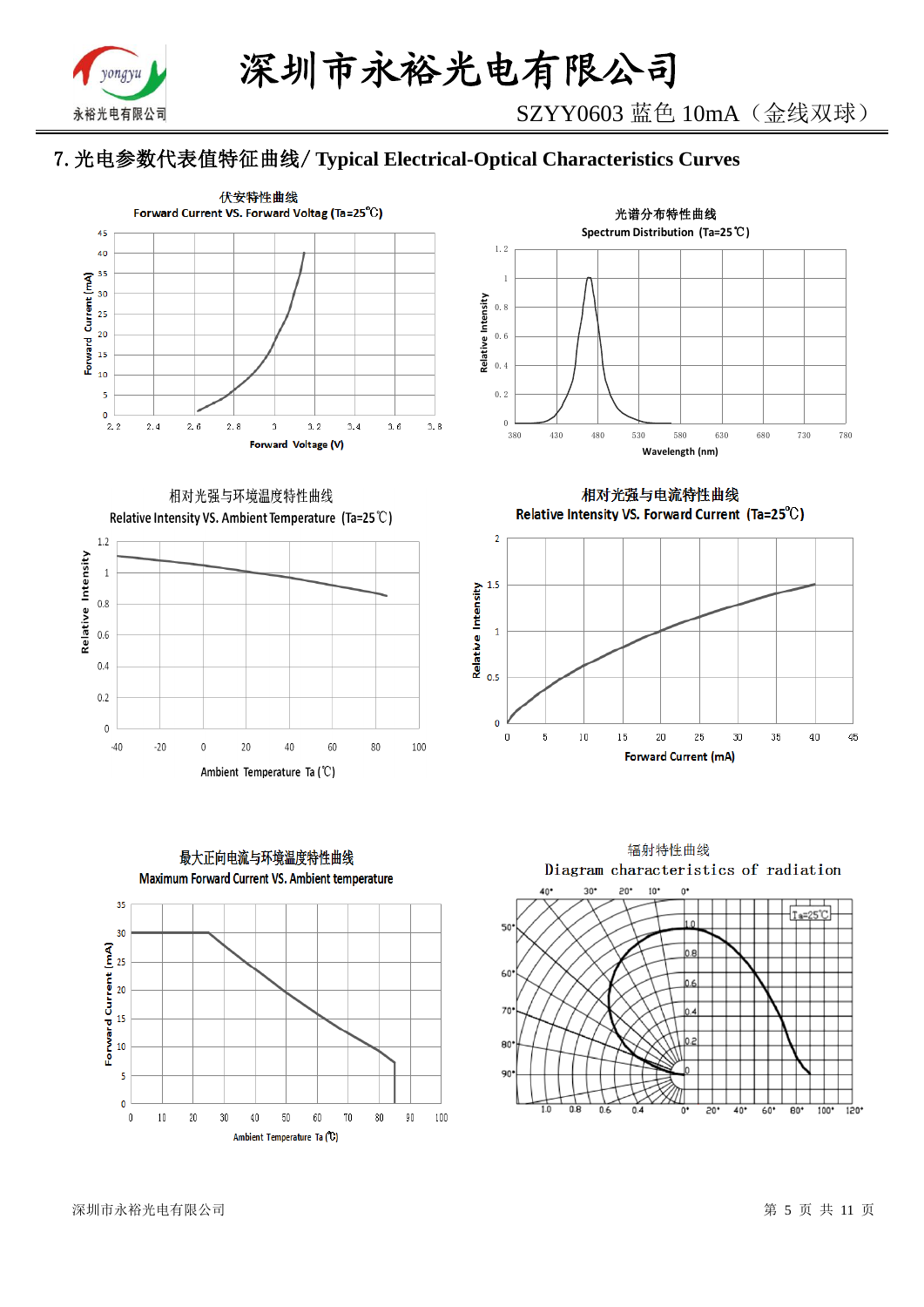

SZYY0603 蓝色 10mA(金线双球)

# 8.包装载带与圆盘尺寸/ **Reel And Tape Dimensions**

包装数量:**4000 pcs/**卷 **Packing quantity: 4000 PCS/rolls**



注/ Notes: 1. 尺寸单位为毫米(mm)/ All dimensions are in millimeters. 2. 尺寸公差是±0.1mm/ Tolerance is ± 0.1 mm unless otherwise noted.

# **9.**标签及标识**/ Label Explanation**:





The label Anti-static, moisture-proof aluminum foil bag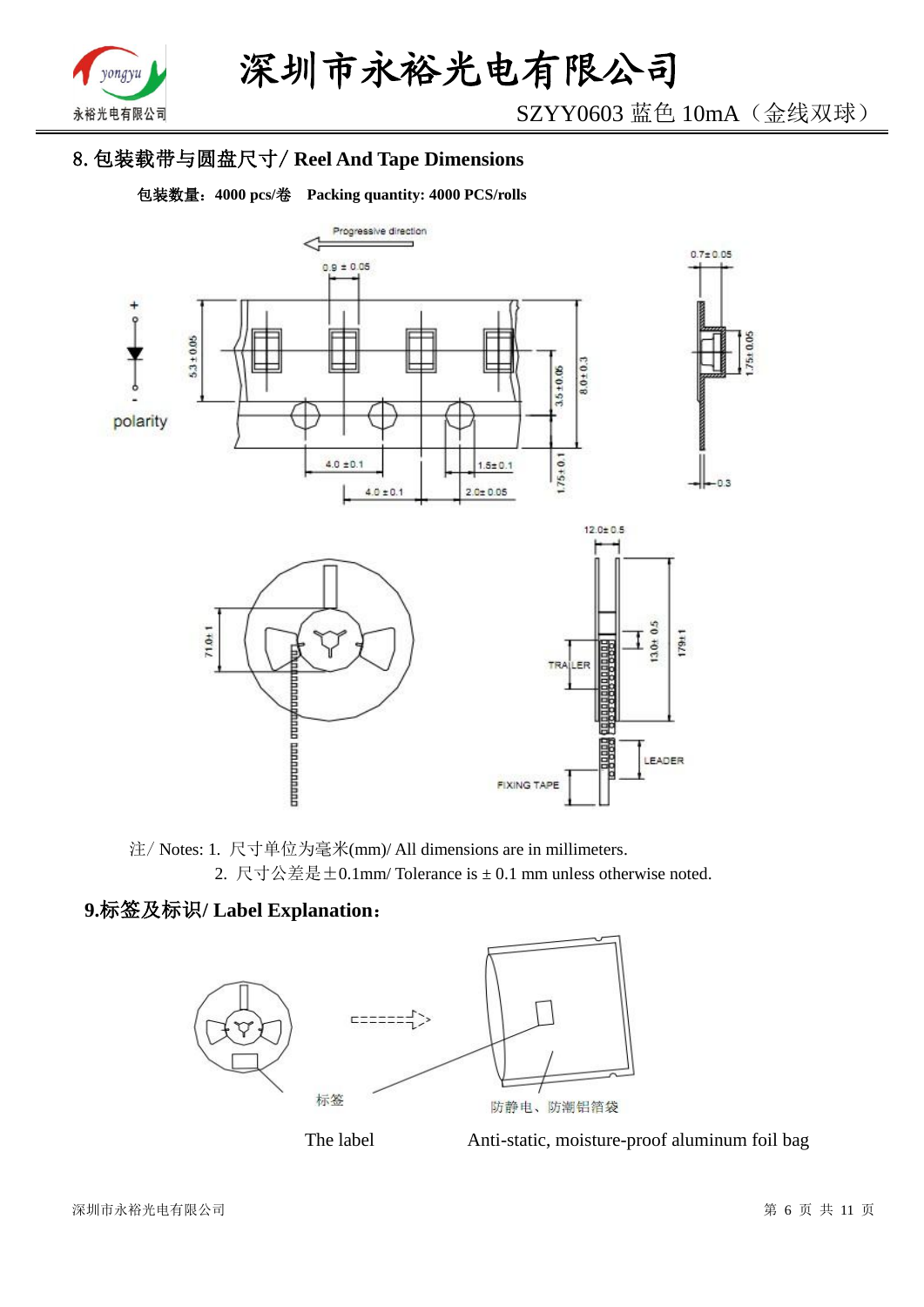

SZYY0603 蓝色 10mA(金线双球)

# 10.信赖性测试项目及条件/Reliability Test Items And Conditions

| 测试项目<br><b>Test Item</b>         | Ref. Standard<br>参考标准 | Test Condition<br>测试条件                | Time<br>时间    | Quantity<br>数量 | Accepted/Rejected<br>接收/拒收 |
|----------------------------------|-----------------------|---------------------------------------|---------------|----------------|----------------------------|
| Reflow<br>回流焊                    | JESD22-B106           | $Temp:255^{\circ}C$ max<br>$T=10$ sec | 2times        | 22             | 0/1                        |
| Thermal Shock<br>冷热冲击            | JESD22-A106           | $-40^{\circ}$ C 15min<br>100℃ 15min   | 300<br>cycles | 22             | 0/1                        |
| High Temperature Storage<br>高温保存 | JESD22-A103           | Temp: $100^{\circ}$ C                 | $1000$ Hrs.   | 22             | 0/1                        |
| Low Temperature Storage<br>低温保存  | JESD22-A119           | Temp: $-40^{\circ}$ C                 | $1000$ Hrs.   | 22             | 0/1                        |
| Life Test<br>常温通电                | JESD22-A108           | Ta= $25^{\circ}$ C<br>$IF = 5mA$      | $1000$ Hrs.   | 22             | 0/1                        |

# 失效判定标准 Criteria For Judging Damage

| <b>Test Items</b><br>项目        | <b>Symbol</b><br>符号 | <b>Test Condition</b><br>测试条件 |                   | <b>Judging For Damage</b><br>判定标准 |  |
|--------------------------------|---------------------|-------------------------------|-------------------|-----------------------------------|--|
|                                |                     |                               | Min. 最小           | Max. 最大                           |  |
| <b>Forward Voltage</b><br>正向电压 | VF                  | $IF = 5mA$                    |                   | $U.S.L^*$ ) $x1.1$                |  |
| <b>Reverse Current</b><br>漏电流  | IR                  | $VR = 5V$                     |                   | $U.S.L*$ )x2.0                    |  |
| 光强<br>Luminous Intensity       | Mcd                 | $IF = 5mA$                    | $L.S.L*$ ) $x0.7$ |                                   |  |

U.S.L: Upper standard level 规格上限 L.S.L: Lower standard level 规格下限

> 备注 / Note 信赖性测试基于永裕现有的测试平台 The Reliability tests are based on YONGYU existing test platform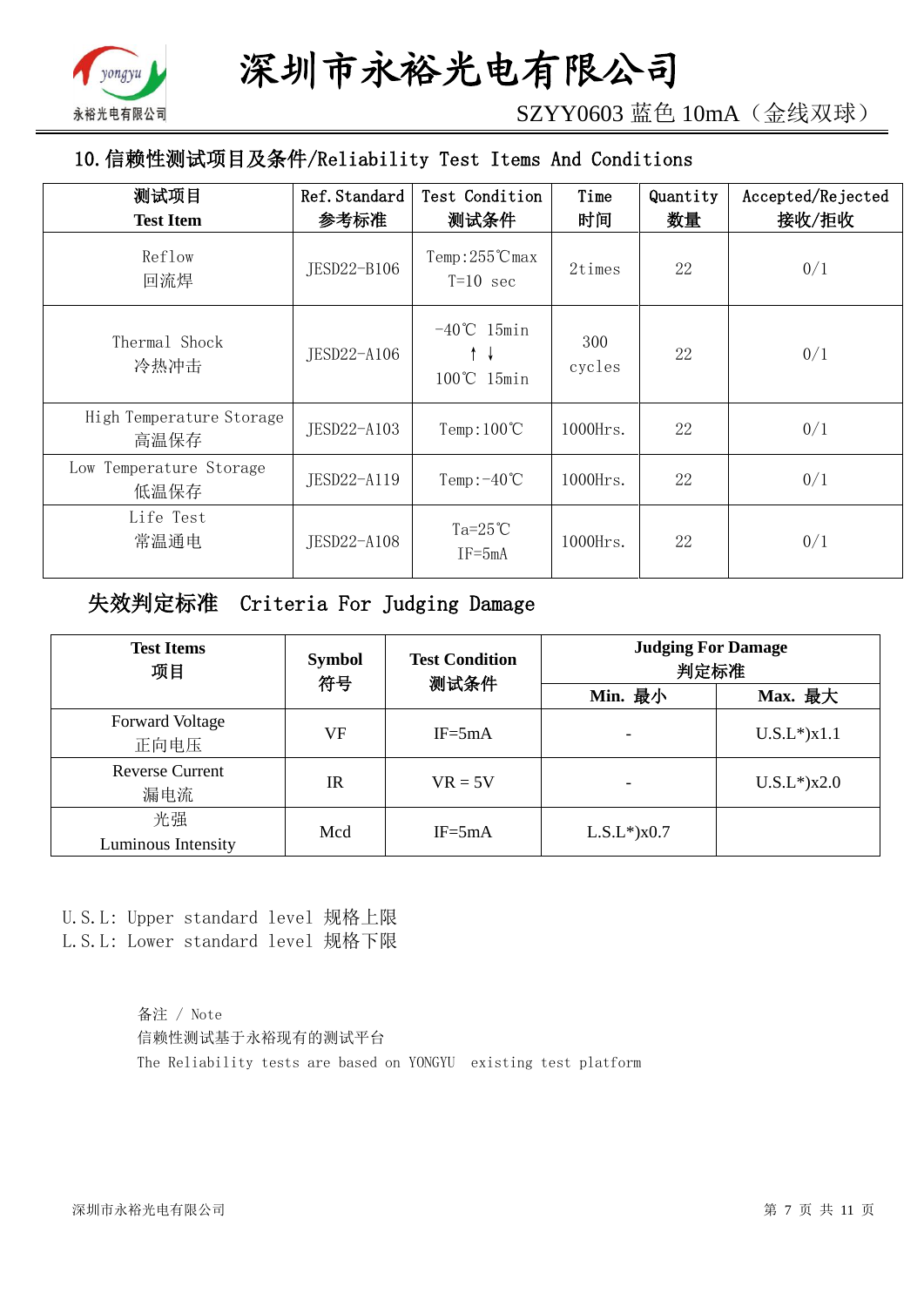

#### 11.注意事项/ **Cautions**:

#### **11.1.** 焊接**/welding**

11.1.1 SMD LED 灌封胶较软,外力易损坏发光面及塑料壳,焊接时要轻拿轻放。

SMD LED is soft and easy to damage the luminous surface and plastic shell by external force. It should be handled lightly when welding

11.1.2 建议使用易洗型的助焊剂,依照回流曲线条件回流焊接,回流次数最多两次,确保 LED 发光面干净, 异物会影响发光颜色。

It is recommended to use soldering flux with tin wash type, reflow soldering according to the condition of reflux curve, reflow twice at most, ensure the LED luminous surface is clean, foreign matter will affect the luminous color。

11.1.3 只建议在修理和重工的情况下使用手工焊接;最高焊接温度不应超过 300 度,且须在 3 秒内完成(手 工焊接只可焊接一次)烙铁最大功率应不超过 25W。

Manual welding is only recommended for repair and heavy industry;The maximum welding temperature should not exceed 300 degrees, and must be completed within 3 seconds (manual welding can only be welded once) soldering iron maximum power should not exceed 25W.

11.1.4 焊接过程中,严禁在高温情况下碰触胶体; 焊接后,禁止对胶体施加外力,禁止弯折 PCB,避免元 件受到撞击。

During the soldering process, do not touch the lens at high temperature, After soldering, any mechanical force on the lens or any excessive vibration shall not be accepted to apply, also the circuit board shall not be bent as well.

11.1.5 请不要将不同 BIN 级的 LED 使用于同一个产品上,否则可能会导致产品的严重色差。

Please do not use different BIN LED on the same product, otherwise it may cause serious color difference.

#### **11.2.** 清洗**/cleaning**

11.2.1 不能用超声波清洗,建议使用异丙醇(isopropyl alcohol)、纯酒精擦拭或浸渍(浸渍不超过 1 分钟) 在室温下放置 15 分钟再使用;清洗后,确保 LED 发光面干净,异物会影响发光颜色。

/No ultrasonic cleaning. It is recommended to use isopropyl alcohol, pure alcohol to wipe or soak, not more than 1 minute, and leave at room temperature for 15 minutes before use. After cleaning, make sure the LED luminous surface is clean and the foreign matter will affect the luminous color。

11.2.2 应避免接触或污染天那水,三氯乙烯、丙酮、硫化物、氮化物、酸、碱、盐类,这些物质会损伤 LED. Avoid touching or contaminating the water, trichloroethylene, acetone, sulfide, nitride, acid, alkali, and salts that can damage leds.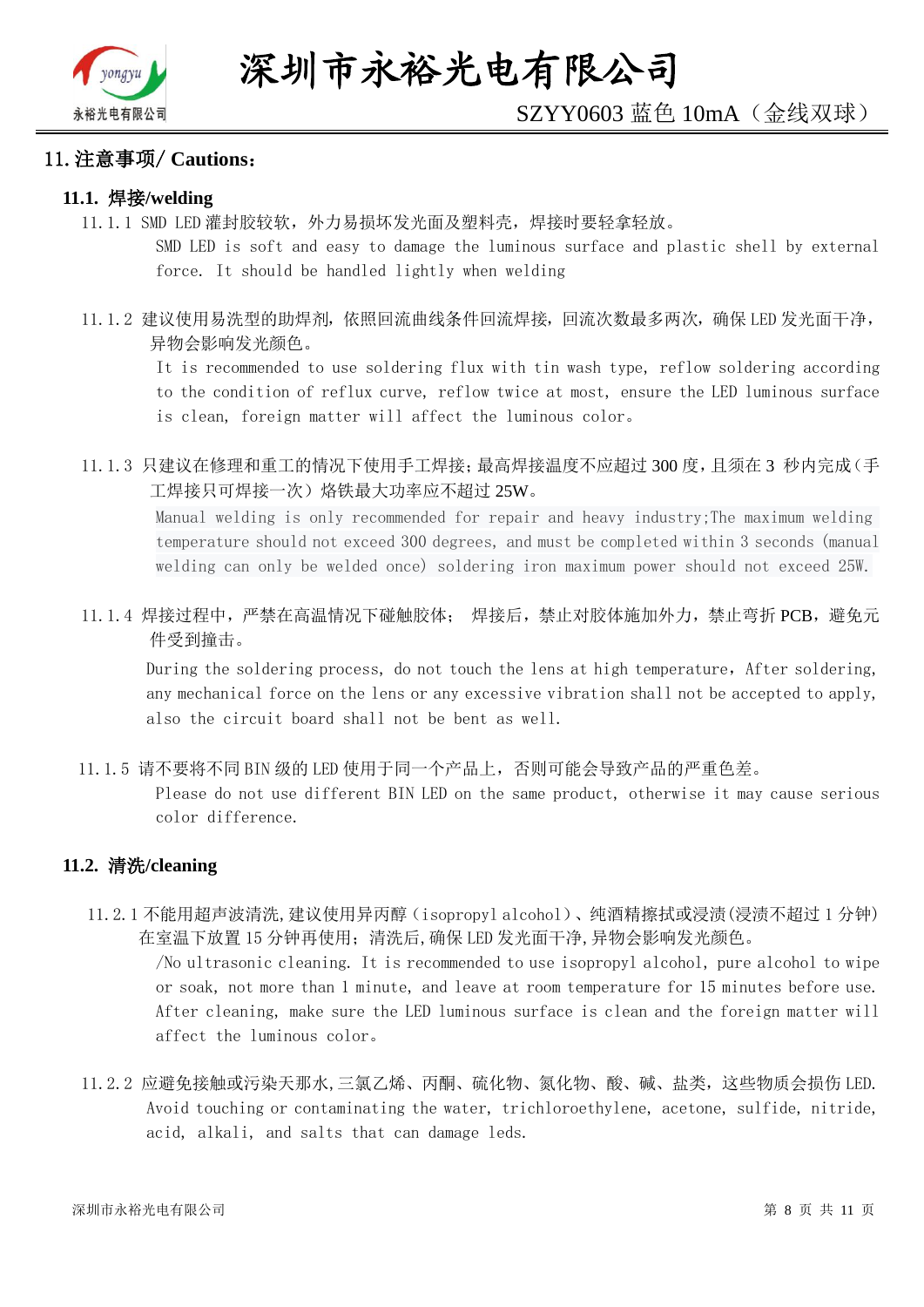

深圳市永裕光电有限公司

# SZYY0603 蓝色 10mA(金线双球)

#### **11.3.** 灌封/**enbedment**

11.3.1 挥发性物质会渗透到 LED 内部, 在通电产生光子及热的条件下, 会导致 LED 变色, 进而造成严重 光衰,严禁使用任何对 LED 器件的性能或者可靠性有害的物质或材料,针对特定的用途和使用环 境,建议对所有的物质和材料进行相容性的测试。在贴装 LED 时候,不要使用能产生有机挥发性气 体的粘结剂。

Volatile substances to leach into the LED inside, photons in electricity and heat conditions, will lead to the LED color, thus causing serious droop, it is forbidden to use any of the LED device performance or reliability of harmful substances or materials, for a specific purpose and use of the environment, advice on all the material and the material compatibility test.When attaching LED, do not use adhesive that can produce volatile organic gas.

11.3.2 使用正常灌封胶时,建议先以少量试验,常温点亮 168 小时,确定没有问题再作业。 It is recommended to light up for 168 hours at room temperature for a small amount of test before using normal filling and sealing glue。

#### **11.4.** 保存/**save**

- 11.4.1 打开包装前,LED 应存储在温度 30℃或以下,相对湿度在 RH60%以下,一年内使用。 Before opening the package, LED should be stored in a temperature 30 ℃ or below, under RH60 % relative humidity, used in a year。
- 11.4.2 LED 是湿度敏感元件,为避免元件吸湿,打开包装后,LED 应在温度 30℃或以下,相对湿度在 60%以 内,使用时间 7 天。LED 吸潮后,回流焊时可能裂胶,影响发光颜色.对于未使用的散件,请去潮处理 (卷装品:烘烤 60℃±5℃/24H;散装品:烘烤 105℃±5℃/1H),然后再用铝箔袋密封后保存或者 储存在氮气防潮柜内。

LED is humidity sensitive element, element to avoid moisture absorption, after open the packing, the LED should be in temperature 30 ℃ or below, within 60% relative humidity, using time 7 days. After moisture absorption, LED may crack when reflow soldering, influence the luminous color. For bulk is not used, please deal with the tide (for package product: bake 60  $\degree$ C +  $/$  - 5 ℃ / 24 h. For bulk goods: baking 105 ℃ + 5 ℃, 1 hours), and then save after sealed with aluminum foil bag or stored in nitrogen moistureproof enclosure

#### 11.4.3 保存环境中避免有酸、碱以及腐蚀气体存在,同时避免强烈震动及强磁场作用。

Avoid the presence of acid, alkali and corrosive gas in the preservation environment, and avoid strong vibration and strong magnetic field。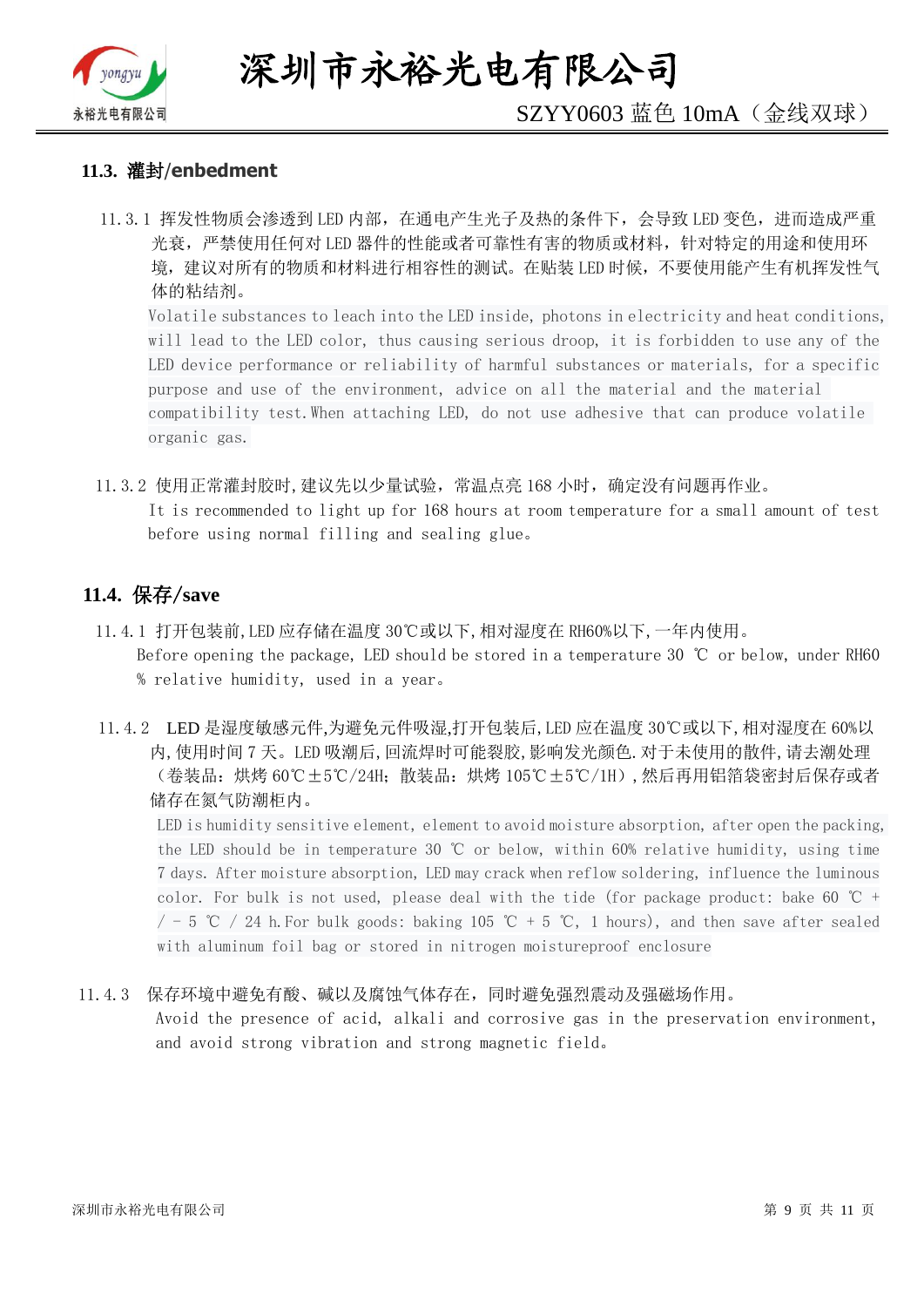

# SZYY0603 蓝色 10mA(金线双球)

#### **11.5.**静电**/electrostatic**

- 11.5.1 静电或峰值浪涌电压会损坏 LED,避免在开灯、关灯时产生瞬时电压。 Static electricity or peak surge voltage will damage the LED, avoiding instantaneous voltage when the lamp is turned on or off。
- 11.5.2 建议使用 LED 时佩戴防静电手腕带,防静电手套,穿防静电鞋,使用的设备、仪器正确接地。LED 损坏 后,表现出漏电流明显增加,低电流正向电压变低,低电流点不亮等现象。

 It is recommended to wear anti-static wrist bands, anti-static gloves and anti-static shoes when using LED. The equipment and instruments used are properly grounded. After the LED was damaged, the leakage current increased obviously, the forward voltage of low current became lower, and the low current point did not light, etc。

## **11.6** 测试**/test**

11.6.1 LED 要在额定电流下驱动,同时电路中需要加限流电阻保护;否则,轻微的电压变化就会引起较大的电 流变化,从而破坏 LED。

 LED shall be driven at rated current, and shall be protected by current-limiting resistance in the circuit. Otherwise, slight voltage changes will cause large current changes, which will damage the LED.

11.6.2 在电路导通或关闭情况下,要避免瞬间浪涌电压的产生,否则 LED 将被烧坏。

 When the circuit is on or off, avoid sudden surge voltage. Otherwise, the LED will be burnt out

请参照下图示检测 LED:/Please check the LED as shown



11.6.3 顺向电压 VF 过高或反向电压 VR 过高, 均会损坏 LED.

If the forward voltage VF is too high or the reverse voltage VR is too high, the LED will be damaged.

#### 11.6.4 点亮或测试 LED 时,加在 LED 两端的反向电压不得高于 5V,否则容易击伤 LED. When lighting or testing the LED, the reverse voltage added on both ends of the LED shall not be higher than 5V, otherwise it is easy to damage the LED.